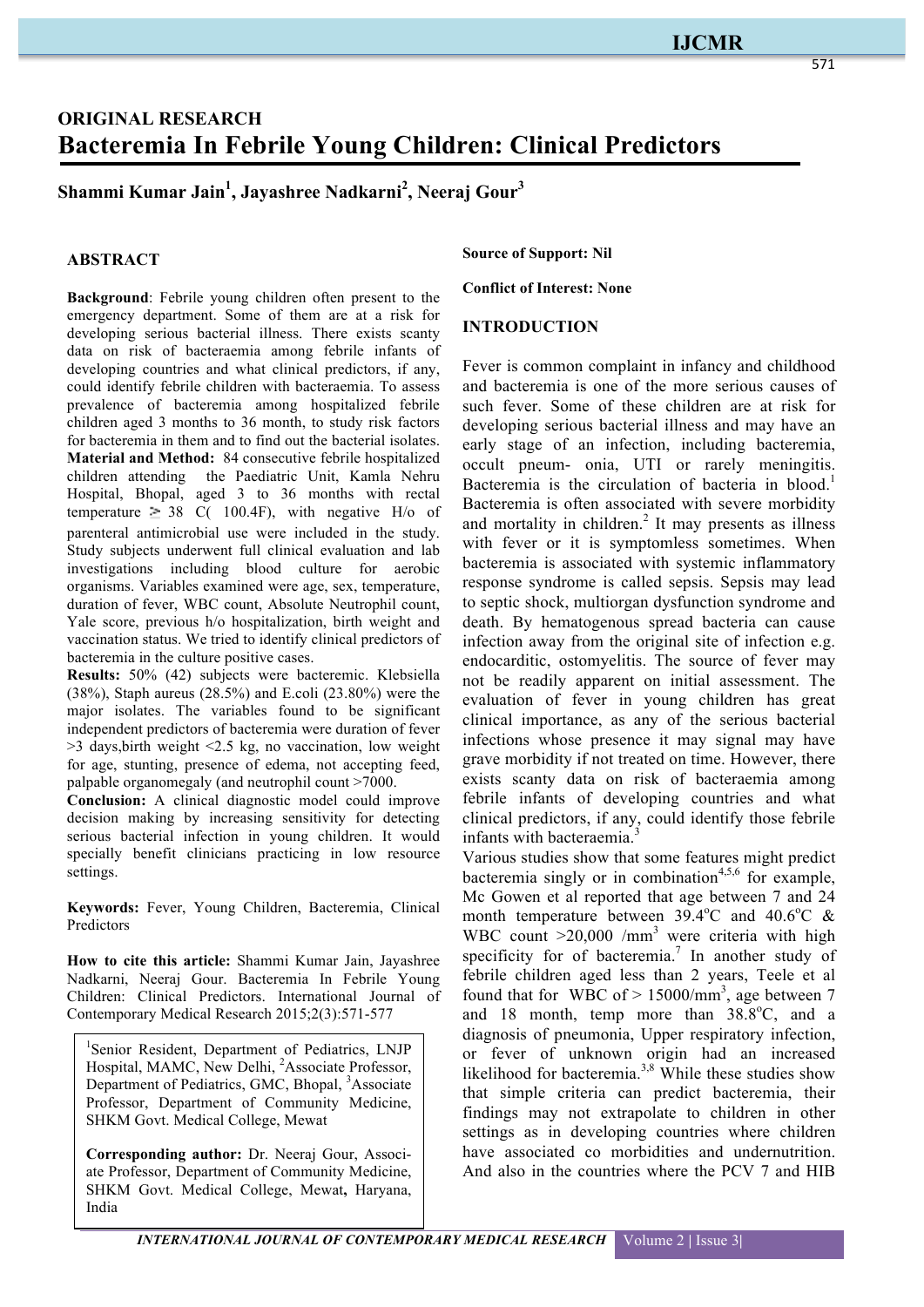vaccination is not a routine vaccination $9$  and even the complete vaccination coverage is  $61\%^{10}$  in india and  $42\%$  in our state.<sup>11</sup> The prevalence of occult bacteremia in this age group would be different.

In the present study we have tried to investigate how simple clinical features and lab parameters could predict bacteremia in young febrile children seen in a tertiary care hospital setting.

# **MATERIALS AND METHODS**

**Study type:** Prospective hospital based observational study.

**Study location:** Children's Emergency Ward of Department of Pediatrics, Gandhi Medical College and associated Kamla Nehru Hospital, Bhopal.

**Study duration**: November 2012 to October 2013.

**Ethical consideration**: Ethical approval was obtained from the Medical College Hospital Ethical Committee.

**Participant recruitment**: All children aged 3-36 month, who presented with fever during November 2012 to October 2013 and who fulfilled the following eligibility criteria were enrolled into the study: (i) rectal temperature 38 ºC and above and (ii) no antibiotics received within seven days before presentation.

Sampling calculation: According to Essential Pediatrics, Ghai, 8<sup>th</sup> Edition, risk of serious bacterial infection in age group of 3 to 36 months old children is 5%. On the basis of same prevalence we have calculated our sample size using following formula:

Sample size (N) =  $Z^2$  PQ/e<sup>2</sup> = 1.96x1.96 x 5  $x95/5x5 = 73$ 

Where  $Z = 1.96$  taken value for 95% confidence level

P= prevalence taken as 5%

 $Q= 100-P$ 

e= allowable error taken as 5%

Using above formula sample size was calculated as 73 and we have taken 84 participants as sample size for this study.

**Data collection and processing:** All eligible cases have been identified at admission, and informed consents were obtained from parents of children. A full history was obtained on each child, including name, age, sex, occupation of parents, presenting symptoms, durations, drug history, and history of past illnesses. A clinical examination then carried out, and temperature, weight, length, vitals recorded in a predesigned proforma.

Conventional method of blood culture was used. 3 to 5 mL of venous blood was obtained aseptically from a peripheral vein, of which 1-2 mL was inoculated into brain heart infusion broth and incubated at 37 º C.

Bottles were examined daily for turbidity, haemolysis, or other evidence of growth and were sub-cultured daily onto chocolate agar, blood agar, and Mac Conkey plates. Inoculated blood culture media were discarded as negative if there was no growth after continuous incubation for 72 hours. Colonies were identified morphologically by Gram stain and biochemically. Organisms were considered 'contaminants' when these were aerobic spore-bearers. An aliquot of the blood sample was used for estimating hemoglobin, total white cell count with differentials, blood film for red cell, and white cell morphology. Thick blood film for malaria parasites was also made.

**Operational definition:** Bacteremia in this study was simply the growth of a known pathogen from the aseptically-drawn blood sample of a subject.

## **STATISTICAL ANALYSIS**

Prediction of bacteremia by clinical features was assessed. Association between categorical variables and bacteraemia was assessed by means of chi square test, T test and p value. Risk was estimated by odds ratio (OR).

# **RESULTS**

Febrile children who fulfilled the study criterion and who were admitted in children ward were enrolled in study during the study period. Total 88 children were enrolled. 4 children were excluded as their blood culture isolates were considered contaminants. Pathogens were isolated in 42(50%) patients. The maximum number of cases belonged to 3-12 month of age (Fig I). No significant difference is observed between mean age of non bacteremic and bacteremic patients. (9.9 months Vs 11.26 months). Bacteremia is observed in increased frequency in infants as compared to the other age groups i.e.13-24 and 25-36 months. Though no significant relationship of bacteremia with age is shown by data analysis (p>0.05). Similarly no significant difference is observed in sex ratio of patients with or without bacteremia.

In 50% of patients (n=42), pathogens were isolated. Gram negative organisms were more common (71% of all positive cultures). Klebsiella is the commonest organism grown in 38% of blood cultures (table-v). It is followed by Staphyllococcus, E. coli, Pseudomonas, and Group D streptococcus. Out of 12 Staphyllococci, 10 were Coagulase Positive and one was Coagulase Negative Staphyllococcus aureous and one was MRSA.

Signs and lab parameter were compared between bacteremic and non-bacteremic Children. The varia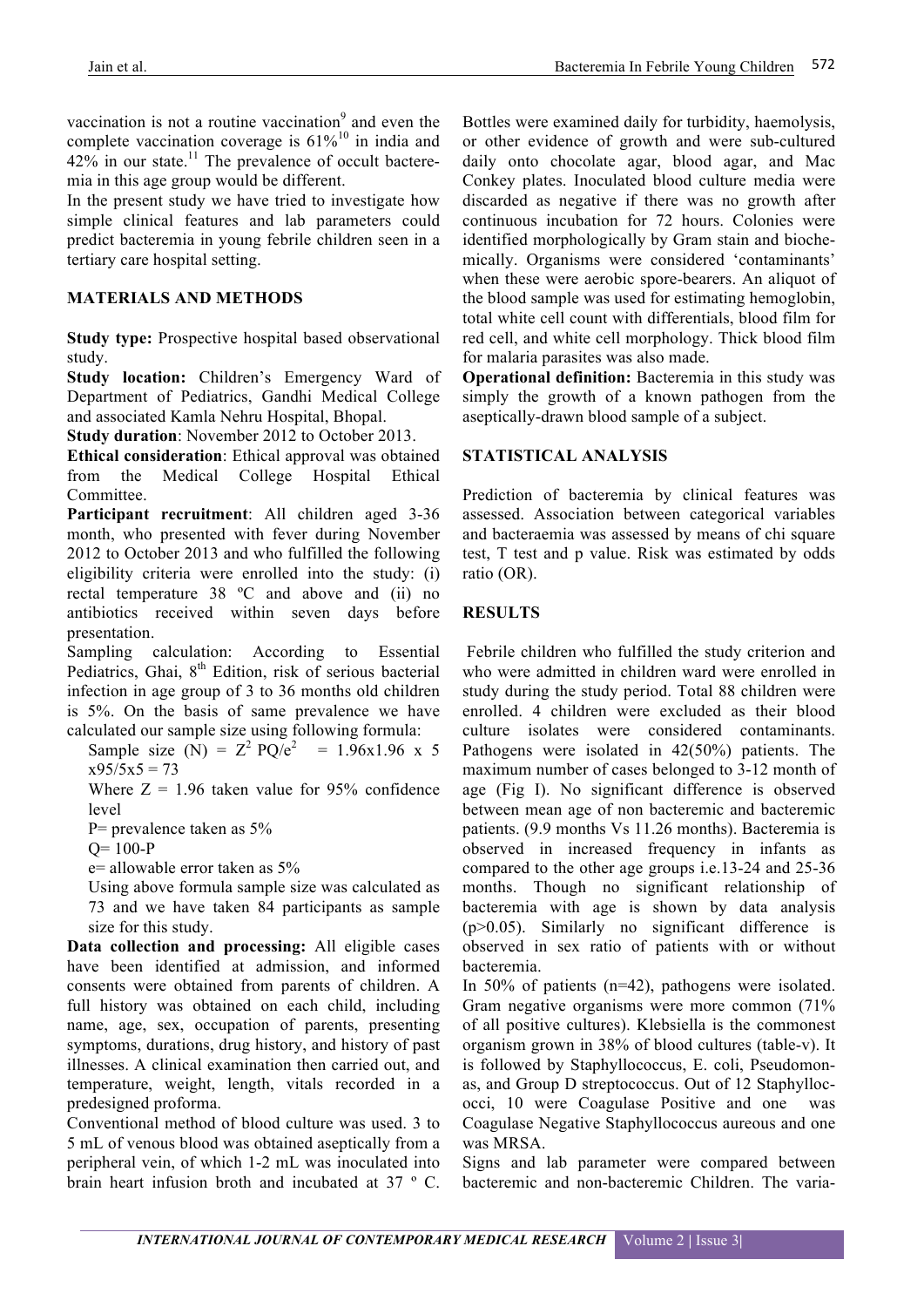bles found to be significant independent predictors of bacteremia were duration of fever  $>3$  days (p=.015), no vaccination (p=.00045), low weight for age ( $p=0.02$ ), stunting ( $p=0.014$ ), presence of edema ( $p=0.04$ ), not accepting feed (p=.039), organomegaly (p=.038) and neutrophil count  $>7000(p=.037)$ .

We didn't find any association between increased WBC count and bacteremia (Table I) . Similarly Yale score >10 and chest infiltrates in X-ray were also not found to be significantly associated with bacteremia.

Association between indices of physical growth and bacteremia that describe the child's nutritional status of child were also evaluated. We found that in comparison to non bacteremic patients, children who were underweight, stunted or had pedal edema were more prone to bacteremia.

Higher mortality was observed in bacteremic children. There was a 2.5 fold increase risk of mortality among children with bacteremia.

# **DISCUSSION**

Fever, a very common clinical complaint in childhood worldwide is a common reason for seeking health care. Bacteremia is an important cause of fever and can be associated with severe morbidity and even mortality if not diagnosed on time. The gold standard for the diagnosis of bacteremia is blood culture. However it may take up to 48 hrs for the result of blood culture to be known. In a busy setting, the physician requires a rapid and effective strategy to assess the risk of bacteremia in a child with fever. Some valuable clinical parameters can predict the likelihood of bacteremia in a febrile child just presenting for health care, long before culture results are obtained. The present study sought to identify such predictors in children between 3-36 month age group seen in a tertiary care hospital setting.

A total of 84 Blood samples were collected among which 42(50%) blood cultures grew pathogenic organisms. The results of our study are similar to Omola et al.<sup>[3]</sup> Hasson et al.<sup>[12]</sup> and Huda et al<sup>[13]</sup> that prevalence of bacteremia in febrile children is much higher in developing countries as compared to developed countries. A recent study done by A. Bang, and P. Chaturvedi<sup>[14]</sup> (2009) in India also found  $28\%$ prevalence of bacteremia in febrile children.

Overall gram negative organisms (71%) are the most common organisms to grow.

A study conducted by Levy et al (1996) found that gram negative organism are isolated in >50% of pediatric patient with bacteremia. He found that Klebsiella, Pseudomonas and E.coli (26, 20 & 19%) were the predominant organisms. He concluded that Klebsiella is currently the most common organism

causing gram negative bacteremia in children. No wonder Klebsiella (38%) is the commonest organism to grow in our study also followed by Staph, E. coli, Pseudomonas and Group D streptococcus (29, 24, 7 & 2% respectively).

Typhoidal/non typhoidal salmonellae were not grown. Plausible reason may be that for non typhoidal salmonella, bacteremia is present only in 1-5% of cases, further stool culture is more appropriate than blood culture. For typhoidal salmonella, Result of Blood cultures are positive in 40-60% of the patient seen early in the course [Nelson]. As our most patients (63 out of 84), presented within 4 days of fever this may be one of the reason. Secondly Typhoidal salmonella is better grown in bile broth which we did not use. Similarly Pneumococci were not grown. Recovery of Pneumococcus from positive blood culture may be difficult due to autolysis of Pneumococci such autolysis may distort the appearance of Pneumococci on gram stain or prevent growth on sub subculture or broth.

Both of these groups of Bacteria can be better picked up by automated Blood Culture system & we used conventional method of Blood Culture this may be the reason.

4 in the non bacteremic group and 3 in bacteremic group have UTI. Klebsiella, E. coli and CoNS were recovered from their blood cultures in bacteremic group. Out of 29, 2 patients with gram negative bacteremia had UTI.

Out of 29, 15 patients with gram negative bacteremia have pneumonia. 12 were having klebsiella and 3 were having Ecoli.

Age was not a predictor of bacteremia in our study. There was no significant difference between mean age of bacteremic and non bacteremic patients. (11.26 months Vs 9.9 months). Bacteremia was higher in infants as compared to the other age groups i.e.13-24 and 25-36 months. The data analysis though, did not show any significant relation of bacteremia with age  $(p>0.05)$ . Similarly there was no significant difference in sex ratio of patients with or without bacteremia.

This is in accordance with finding of Tina stathakis et al.  $(2007)$ <sup>[15]</sup>, who studied febrile patient aged 3 months - 36 months in Australia. This is also in accordance with finding with Grace M. Lee et al  $[16]$ who found 6-12 months (OR 1.06, 95% C.I.: 0.73- 1.55) and 24 to 36 months old ( OR 0.75 95% CI : 0.46-1.23) age group showed no significant differences in the odds ratio when compared with 12- 24 months old group for occult bacteremia.

However Mc Gowan et al & Teele et al found that an age of 24 months or less was the epidemiological factor with the highest sensitivity for bacteremia. Omola (2002) working in Nigeria also documented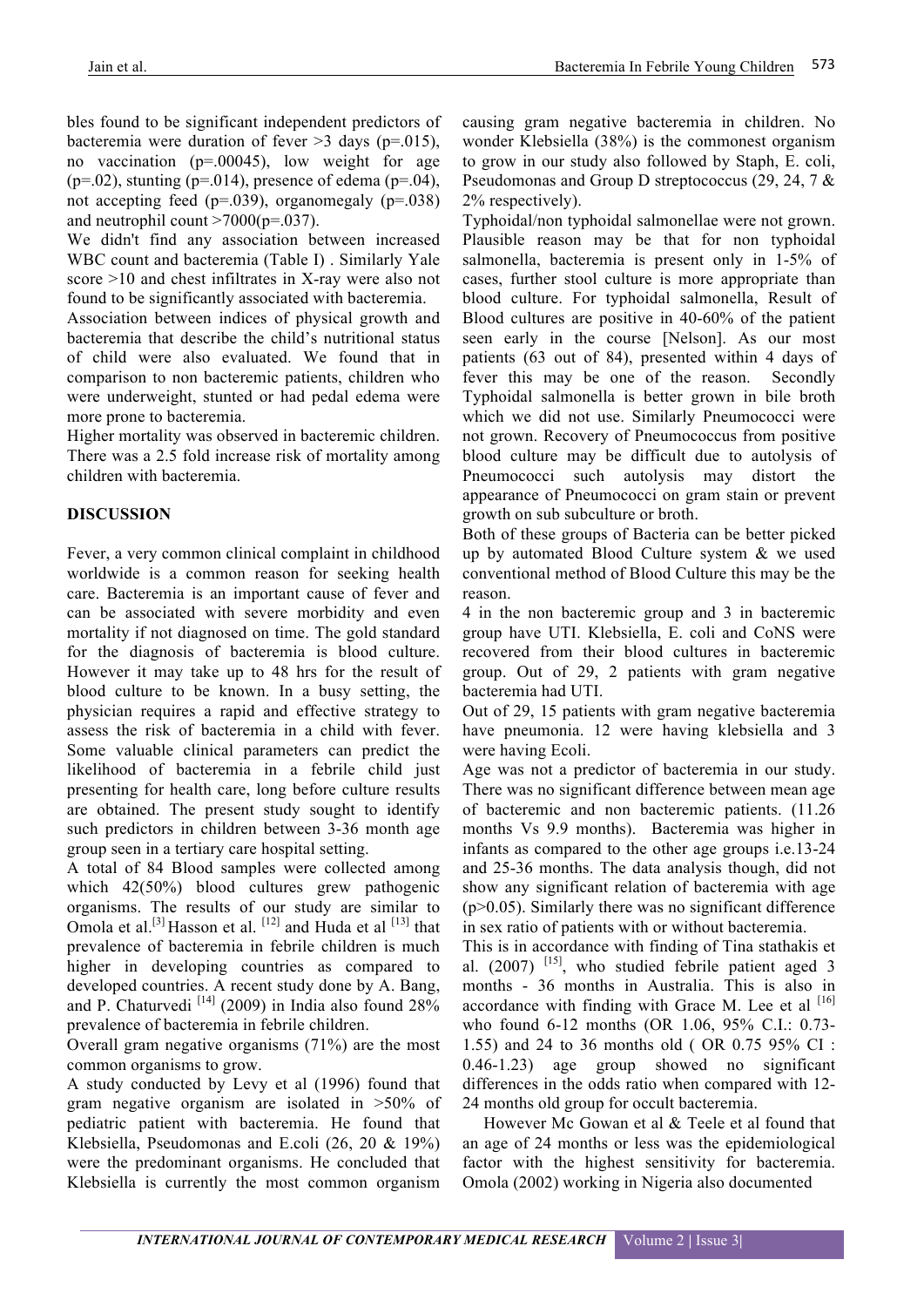| <b>Clinical feature</b>      | % of bacteraemic | % of non-bacteraemic | Odds ratio           | p value  |
|------------------------------|------------------|----------------------|----------------------|----------|
|                              | $(n=42)$         | $(n=42)$             | $(95\% \text{ CI})$  |          |
| Fever > 3 days               | 40.47            | 16.66                | $3.40(1.23-9.42)$    | $0.015*$ |
| $\uparrow$ rate of breathing | 28.57            | 45.23                | $0.48(0.20-1.20)$    | 0.11     |
| <b>Diarrhoea</b>             | 16.66            | 21.42                | $0.73(0.25-2.19)$    | 0.57     |
| Vomiting                     | 9.52             | 21.42                | $0.39(0.11 - 1.37)$  | 0.13     |
| Not accepting feed           | 23.80            | 7.14                 | $4.06(1.03 - 16.02)$ | $0.034*$ |
| convulsion                   | 35.71            | 33.33                | $1.11(0.45 - 2.73)$  | 0.81     |
| unconsciousness              | 11.9             | 7.14                 | $1.76(0.39 - 7.88)$  | 0.45     |
| <b>Excessive crying</b>      | 9.52             | 4.76                 | $2.11(0.36 - 12.17)$ | 0.39     |
| (* p value < .05)            |                  |                      |                      |          |

Table I: Association of presenting complaints with bacteraemia

|  |  | Table II. Association of physical findings and chest X-ray with bacteremia. |
|--|--|-----------------------------------------------------------------------------|
|  |  |                                                                             |

| <b>Parameters</b>       | $%$ of            | $%$ of                | <b>Odds Ratio</b>   | p Value   |
|-------------------------|-------------------|-----------------------|---------------------|-----------|
|                         | <b>Bacterimic</b> | <b>Non-Bacterimic</b> | $(95\% \text{ CI})$ |           |
|                         | 54.05             | 58.53                 | 0.60                | 0.26      |
|                         |                   |                       | $0.25 - 1.48$       |           |
| <b>Chest infiltrate</b> | 52.38             | 54.76                 | 1.10                | 0.82      |
|                         |                   |                       | $0.47 - 2.60$       |           |
| Palpable                | 42.85             | 14.28                 | 4.5                 | $0.0037*$ |
| Organomegaly            |                   |                       | 1.56-12.97          |           |
| (* p value $< 0.05$ )   |                   |                       |                     |           |

**Table III.** Association of Temperature, WBC and Neutrophil Count with bacteremia.

| Paramer                  | <b>Bacterem</b> | <b>Non</b> | p value  |  |
|--------------------------|-----------------|------------|----------|--|
|                          | ic Pt.          | bacteremic |          |  |
|                          |                 | Pt.        |          |  |
| <b>Temperature</b>       | Mean            | Mean       | 0.792    |  |
|                          | 101.61          | 101.55     |          |  |
|                          | S.D.            | S.D.       |          |  |
|                          | .874            | .864       |          |  |
| <b>WBC Count</b>         | Mean            | Mean       | 0.771    |  |
|                          | 11045           | 10751      |          |  |
|                          | S.D.            | S.D.       |          |  |
|                          | 5153            | 3963       |          |  |
| <b>Neutrophil</b>        | Mean            | Mean       | $0.037*$ |  |
| Count                    | 6686            | 4692       |          |  |
|                          | S.D.            | S.D.       |          |  |
|                          | 5183            | 3050       |          |  |
| (* p value $\leq 0.05$ ) |                 |            |          |  |

that age below six months is associated with significantly higher risk with bacteremia (OR 3.2 p value 0.013). This may be due to inclusion of patient having age below 3 months as in our study we don't include the patient having age below 3 months.

Our study we found that vaccination have a protective role against risk of developing bacteremia (P value - .000458). Among bacteremic patients 50% of patients were immunized as per age and 50% had partial / no vaccination. Among non bacterimic patients 85.71% (n=36) have vaccination as per age. This is in accordance with Lee  $GM<sup>[16]</sup>$  who found that the wide spread introduction of a conjugated vaccine against HIB was followed by a decline in the overall prevalence in 3-36 month age group of the occult bacteremia from all pathogens to less than 2%.

Similar results are also shown by Herz AM & Greenhow  $TL^{17}$  that implementation of routine vaccination with conjugated pneumococcal vaccination resulted in 84% reduction of pneumococcal bacteremia (0.2- 1.3%) and 67% reduction in overall bacteremia (0.7- 1.6%) in study population.

In our study fever of more than 3 days were associated with significant risk of bacteremia. Hsiao AL et al.<sup>18</sup> (57-180 days old infant) and Issacman DJ et al<sup>19</sup> (3 month to 36 months) also showed significant association of duration of fever with occult bacteremia in univariate and multivariate model. Study done by Guen CG et al<sup>20</sup> (2007) provides an overall median prior duration of fever of 24 (range 0.25-192) hours Vs.  $4.6$  ( $\pm$ 3.13) hours in children with occult bacteremia. However studies done by Pratt A. et  $al^{21}$ , Trautner BW et al<sup>22</sup> and Fernadez Lopez  $A^{23}$  did not found any association between duration of fever and risk of bacteremia. According to Elshout  $G<sup>24</sup>$  the plausible explanation of this inconclusive result is that meningitis and sepsis are serious bacterial infection that can develop relatively quickly; whereas bacterial pneumonia and UTI take a relatively longer period of time to manifest. Another explanation is that these studies were performed in developed countries where coverage of vaccination is very high and HIB Vaccination is given.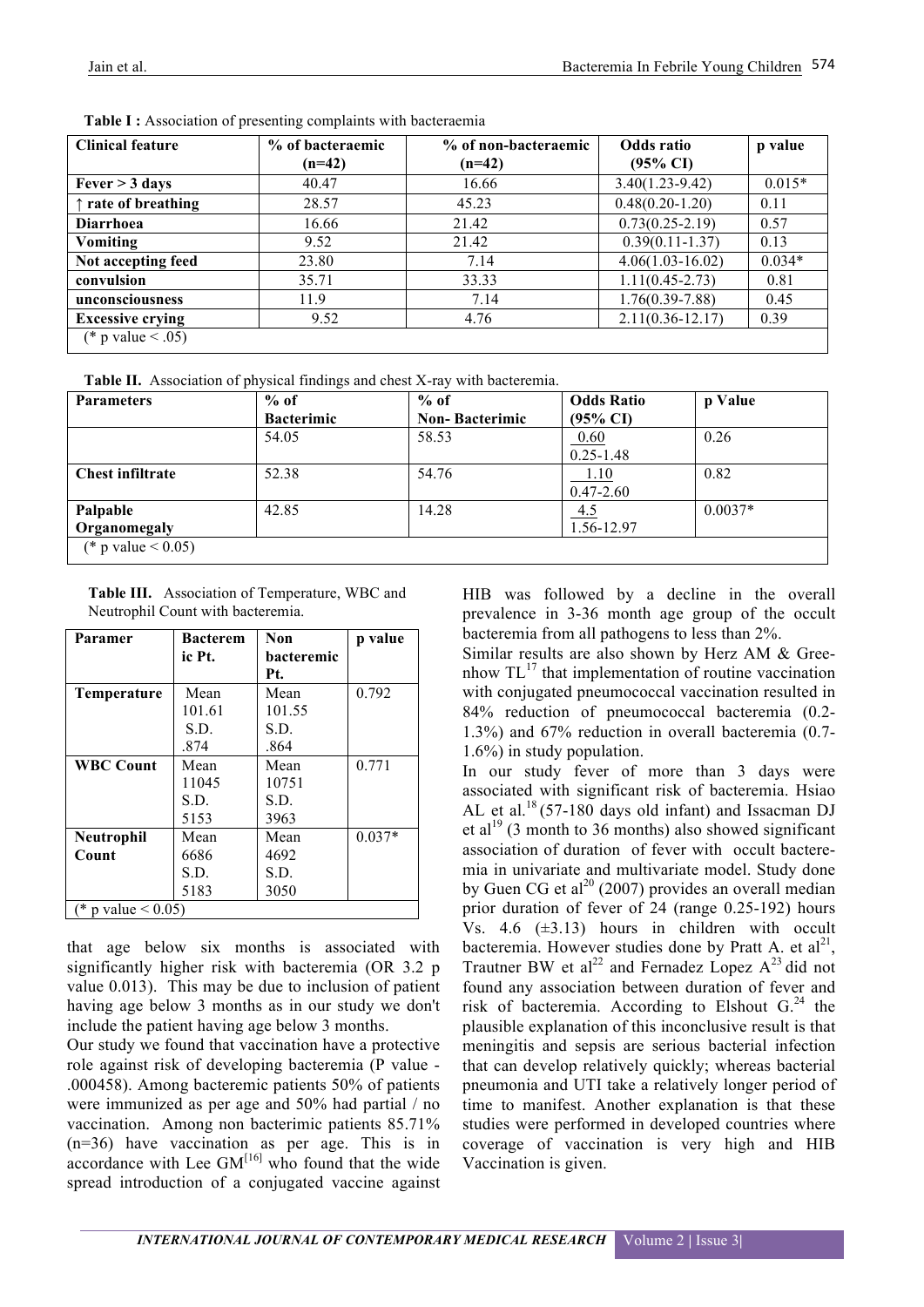| <b>Nutritional Status</b>                     | % of Bacteremic | $% of Non -$<br><b>Bacteremic</b> | <b>Odds Ratio (95%</b><br>CI) | p. Value   |
|-----------------------------------------------|-----------------|-----------------------------------|-------------------------------|------------|
| Age< 12 Months                                | 73.81           | 69.03                             | $2.1/0.6 - 7.0$               | 0.20       |
| $Vs$ 13-24 Months                             | 11.91           | 23.79                             | $0.52/0.12 - 2.33$            | 0.40       |
| $Vs 25-36 \; Month$                           | 14.28           | 7.14                              |                               |            |
| No/Partial Vaccination                        | 50              | 14.2                              | $6/2.09 - 17.23$              | $0.00045*$ |
| Underweight (weight for age $\leq$<br>$2SD$ ) | 76.1            | 52.3                              | $2.9/1.1 - 7.4$               | $0.02*$    |
| Stunting (height for age $\leq$ -2SD)         | 54.7            | 28.5                              | $3.03/1.2 - 7.4$              | $0.014*$   |
| Wasting (weight for height $\leq$ -2SD)       | 47.6            | 45.2                              | $1.1/0.47 - 2.6$              | 0.8        |
| Pedal Edema (B/L)                             | 9.5             | $\Omega$                          | N.A.                          | $0.04*$    |
| (* p value < .05)                             |                 |                                   |                               |            |

**Table IV:** Association of Age, Vaccination & Nutritional Status (Wasting, Stunting, Underweight and Pedal Edema) with Bacteremia.

Temperature was not a predictor of bacteraemia in our study, which contrasts with the previous findings by workers, who found higher temperatures to be associated with risk of bacteraemia. For example, Teele et al.8 found no positive blood cultures in children with temperature of  $\leq 38.9$  °C, while 4.1% of those with temperature of >38.9 ºC had positive blood cultures. In another study, McCarthy et al [6] documented positive blood cultures in 7.3% of children with temperature of 40 ºC. Their findings suggest that risk of having bacteraemia increases with increasing temperature, and bacteraemia was uncommon in children with temperature of <38.9 ºC. Recent study done by Omola et al.<sup>3</sup>(2002, Nigeria) and Tina Stathakis et al.<sup>15</sup>(2007, Australia )also documented that higher temperature is not significantly associated with bacteremia. Akpede et al. <sup>[25]</sup> (1993, Nigeria) concluded that prevalence of bacteremia was not influenced by temperature.

| <b>Bacteria</b>        | No. | $\frac{0}{0}$ |
|------------------------|-----|---------------|
| Staphyloccocal Aureous | 12  | 28.57         |
| Klebsiella             | 16  | 38.09         |
| E.Coli                 | 10  | 23.80         |
| Pseudomonas Aeroginosa |     | 7 14          |
| Gr. D. Streptococus    |     | 2.38          |
| Total                  |     | 100           |

**Table V**: Showing type and number of bacterial isolates among bacteremic patients.

In our study the symptom of "not accepting feed" was significantly associated with risk of bacteremia.

significantly associated with bacteremia.

In our study we found that indices of physical growth do influence the prevalence of bacteremia. Weightfor-age is a useful tool for continuous assessment of nutritional progress and growth. Children whose weight-for-age is below -2SD from the median of reference population are classified as underweight. There was a higher rate of bacteraemia in those who were underweight. This agrees with Omola et al.  $(p=0.025, \chi^2=4.98)$  and Nielsen et al.<sup>26</sup>(OR=1.8,  $95\%CI = 1.3-2.5$ ) who found similar results. Similarly pedal edema (pitting) is an indicator of severe acute malnutrition. It was found to be significantly associated with risk of bacteremia. Stunting is an indicator of chronic malnutrition. Children whose Height-for-age is below -2SD from the median are classified as stunted. It was also significantly associated with bacteremia in our study. This is in contrast with study of Omola et al. $3$  and Nielsen et al.26 who did not find any association between bacteremia and stunting.

We found that neutrophil count is better predictor of bacteremia than total WBC count. Herz A.M. et al.<sup>[17]</sup> (2005) also concluded that given the increasing relative incidence of bacteremia with organisms other than S. pneumoniae, WBC count  $> 15,000$  becomes a less useful screening tool. In our study we found that mean neutrophil count in bacteremic patients was significantly higher than non bacteremic patients (6686 Vs 4692, p=0.034). This agrees with Winchester et al.<sup>2</sup> and  $T$ odd<sup>27</sup> who found that if the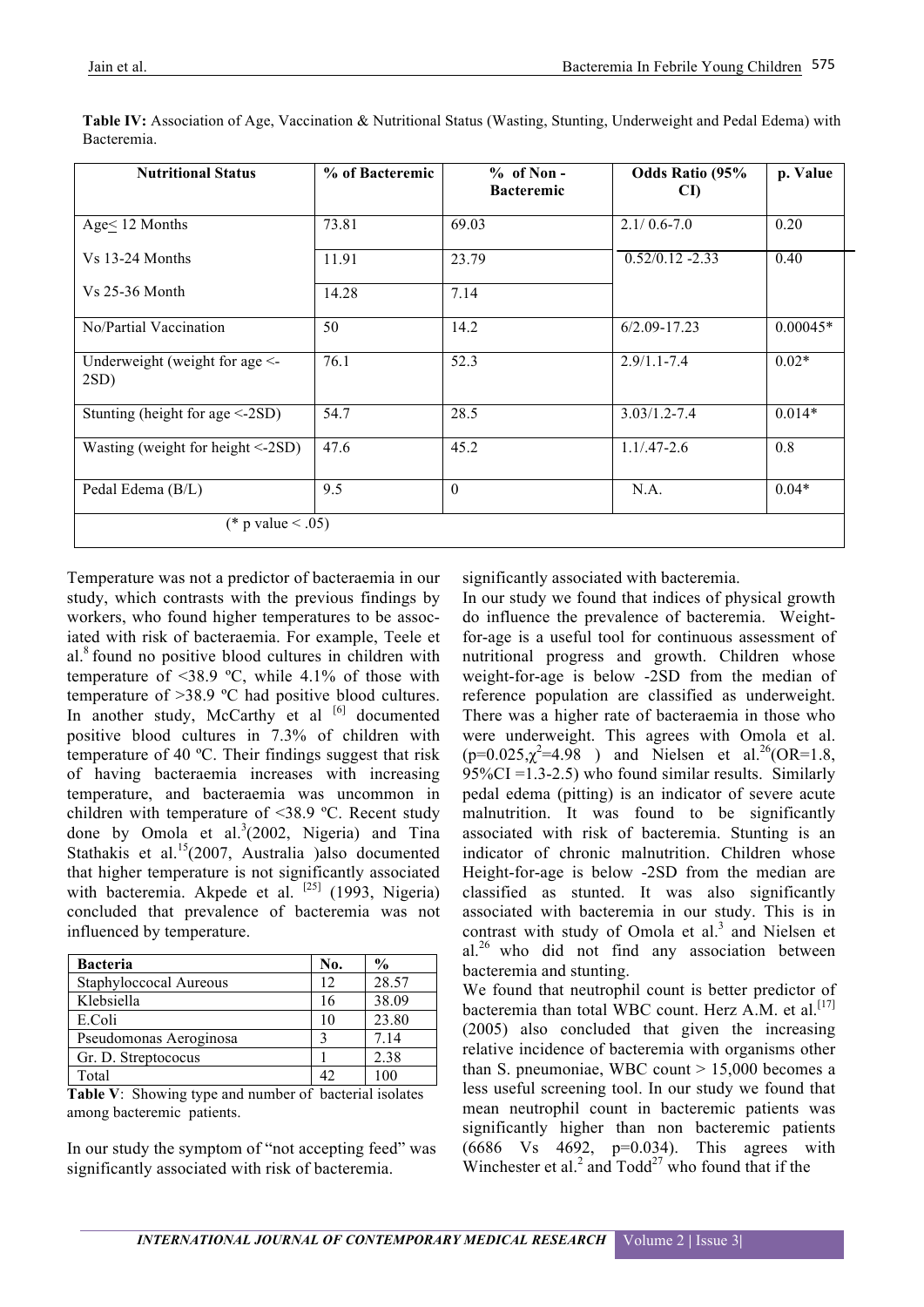

**Figure I:** Distribution of Absolute Neutrophil Count in

bacteremic and non bactremic cases.

absolute number of neutrophils was >10,000/mm3, or if the absolute number of non-segmented neutrophils was >500/mm3, or both, the patient had an 80% chance of having a severe bacterial infection. Isaacman<sup>19</sup> et al. demonstrated an increased risk of bacteraemia was associated with neutrophil count exceeding  $9.46 \times 10^9$ /L. Data from Kupperman et al.<sup>28</sup> showed that a neutrophil count  $\geq$ 10000/mm3 was a better predictor of bacteraemia than a WBC  $\geq$ 15000/mm3.

Abnormally palpable organomegaly was significantly associated with risk bacteremia in our study ((p value - 0.0037).These organs may be pushed down due to respiratory distress or may be enlarged due to bacterial sepsis. Spleen may also be palpable due to malaria. In our study we found that abnormal palpable organomegaly is significantly associated with risk of bacteremia .

#### **CONCLUSION**

Bacteraemia often represents a diagnostic challenge in developing countries, since most healthcare centers lack adequate laboratory facilities to do the necessary bacterial cultures or are unable to do so on time. Besides, physicians tend to underestimate the likelihood of serious bacterial infection in young children with fever. A simple prediction tool can be used to risk stratify this population and assist in clinical decision making. Thus, a practical utility of this study for our environment is that the findings can be used for developing clinical guidelines.

## **REFERENCES**

- 1. WHO International Statistical Classification of Diseases and Related Health Problems. Tenth Revision,1993;1:A49.9 (NOS)
- 2. WInchester PD, Todd JK, Roe MH. Bactremia in hospitalized children. Am J Dis Child 1977; 131:753-8.
- 3. Omolola OA, Adebowale A A, Kikelomo O. Predictors of Bacteraemia among Febrile infants in Ibadan, Nigeria. J Health Popular Nutr. 2002; 20:223-229.
- 4. Kumar V, Singhi S. Predictors of serious bacterial infection in infants up to 8 weeks of age. Indian Pediatr 1994;31:171-80.
- 5. Timothy PD. Fever without source in infants and young children. Am Acad Fam Phys 1996;54:8- 18
- 6. McCarthy PL, Lembo RM, Fink HD, Baron MA, Cicchetti DV. Observations, history and physical examination in diagnosis of serious illnesses in febrile children less than or equal to 24 months. J Pediatr 1978;110:26-30.
- 7. McGowan JE, Jr., Bratton L, Klein JO, Finland M. Bacteremia in febrile children seen in a "walk in"pediatrics clinic. N Engl J Med. 1973;288: 1309-12.
- 8. Teele DW, Pelton SI, Grant MJ, Herskowitz J, Rosen DJ, Allen CE et al. Bacteremia in febrile children under 2 years of age: results of cultures of blood of 600 consecutive febrile children seen in a "walk-in" clinic. J Pediatry 1975;87:227 -30.
- 9. Park K. Park's Textbook of Preventive and social medicine.  $20<sup>th</sup>$  edition. Jabalpur: Banarsidas Bhanot; 2009, page 113.
- 10. Vashishtha VM, Kumar P. 50 year of immunization in India: Progress and Future. Indian Pediatrics Jan 16,2013; volume 50, Pages 111-118
- 11. Ministry of Health & Family Welfare, Government of India. Madhya Pradesh Fact Sheet 2009, Coverage Evaluation Survey. Available online: http:// www.unicef.org/ind ia/mp\_fact\_sheet.pdf
- 12. Naher HS, Hasson SO, Al-Mrzoq JM. Gram-Positive Bacteremia in Febrile Children Under Two Years of Age in Babylon Province. International Research Journal of Medical Sciences 2013;1:6-10.
- 13. Huda SA, Ali KM,Riyadh HA. Bacterial Isolates in Blood Culture of Children with Septicemia. Fac Med Baghdad 2012;54:13-20
- 14. Bang A, Chaturvedi P. Yale Observation Scale for prediction of bacteremia in febrile children. Indian Journal of Pediatrics. 2009;76: 599-604
- 15. Stathakis T. Prediction tool for bacteremia in children aged 3-36 months. Emergency medicine Australasia.2007;19: 353-358.
- 16. Lee GM, Fleisher GR, Harper MB. Management of febrile children in the age of the conjugate pneumococcal vaccine: a cost-effectiveness analysis. Pediatrics. Oct 2001;108:835-44.
- 17. Greenhow TL, Hung YY, Herz AM. Changing epidemiology of bacteremia in infants aged 1 week to 3 months. Pediatrics. Mar 2012;129:e59 0-6.
- 18. Hsiao AL, Chen L, Baker MD: Incidence and predictors of serious bacterial infections among 57- to 180-day-old infants. Pediatrics 2006;117: 1695-1701.
- 19. Isaacman DJ, Shultz J, Goss TK, Davis PH, Harper M. Predictors of bacteremia in young febrile children. Pediatrics 2000;106:5